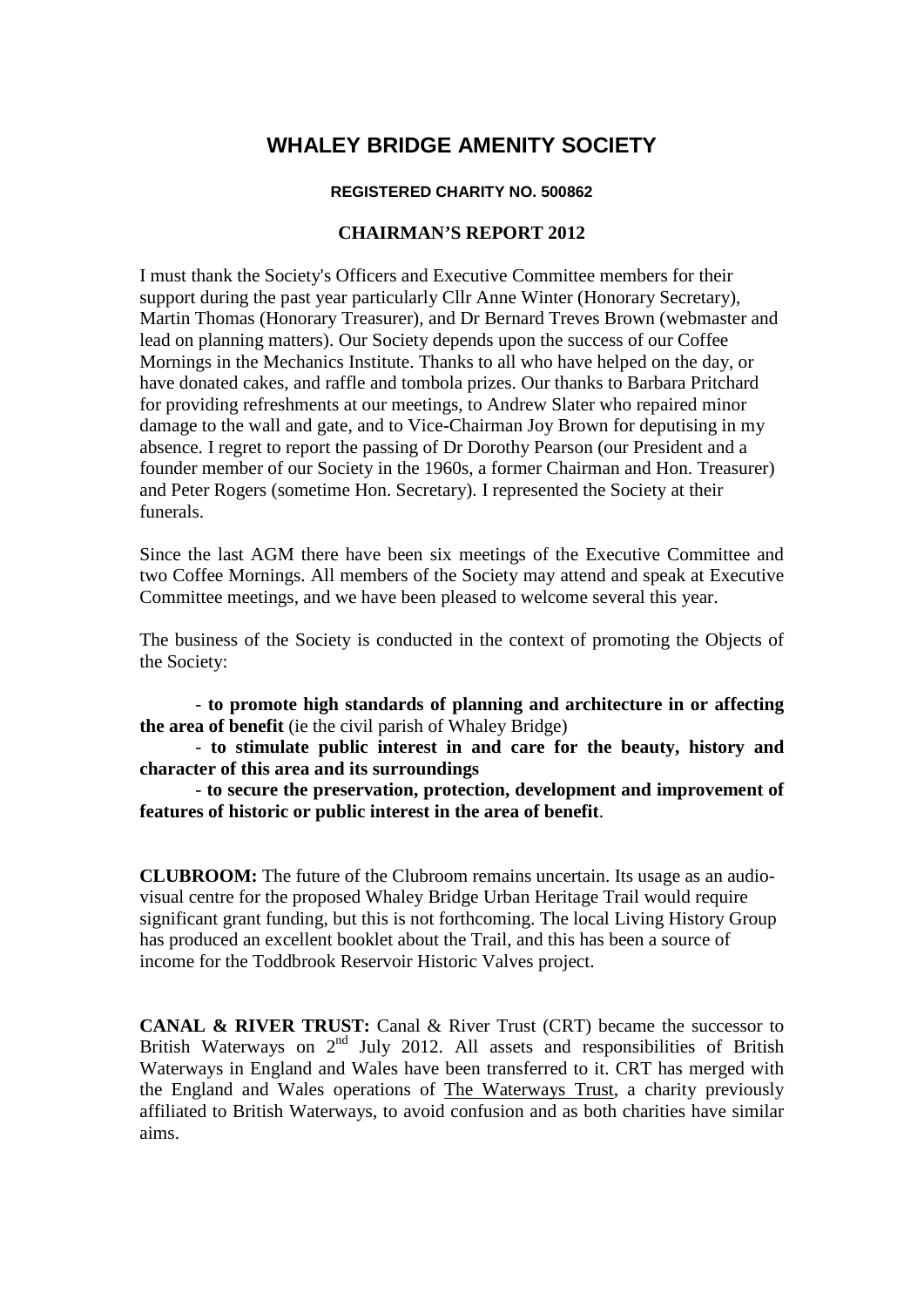**LITTER PICKS:** This year, the Town Council took out public liability insurance cover for community litter picks, in which some of our members participated.

**CIVIC VOICE:** Our Society has continued with its membership of the new civic society movement **Civic Voice** (which it joined in 2010 as a founder member). Its campaigns include: Civicwatch, Love Local, Save Our High Streets, and Street Pride. Neighbouring members include: Bollington Civic Society, Dronfield Civic Society, Eyam Village Society, Cheadle Civic Heritage Trust, Marple Civic Society, and The Wilmslow Trust.

**REGENERATION:** Following the local elections in 2011, High Peak Borough Council (HPBC) has introduced the Councillors' Initiative Fund. The Friends of Furness Vale Station Group has been awarded £300 for the completion of the Ann Picot Memorial Garden on the Manchester-bound platform. A bid by the COGS (Community Organising Green Space) group for £2,850 for the levelling and drainage of the field off Yeardsley Lane is awaiting approval.

At Whaley Bridge Station, Network Rail has replaced the Buxton-bound platform by a new platform at a higher level.

**SHALLCROSS INCLINE GREENWAY:** The construction of this project has been completed this year. The route is being used by walkers, cyclists and horse riders, and is wheelchair accessible at both ends and throughout its length. It adds to the existing Linear Park, and takes forward the aspiration of the former Whaley Bridge Urban District Council to have public access along the line (as far as practicable) of the former Cromford and High Peak Railway within the Parish. The 'Shallcross Trail' has been waymarked between the Canal Basin and the Greenway. Have you seen all the 14 markers?

**PLANNING:** The complex Localism Act 2011 received Royal Assent on 15 November 2011. Of particular interest are: [General power of competence](http://www.legislation.gov.uk/ukpga/2011/20/section/1/enacted) (eg Whaley Bridge Town Council), Abolition of regional strategies, Community right to challenge, Community right to bid, Community right to build, Requirement to carry out pre-application consultation, Neighbourhood Planning and Community Infrastructure Levy. Regulations are being introduced at different times through Statutory Instruments and Commencement Orders.

The National Planning Policy Framework (NPPF) was introduced in March; see:

<http://www.communities.gov.uk/documents/planningandbuilding/pdf/2116950.pdf>

It is in this context that HPBC, the local planning authority, has continued working on the preparation of an up-to-date evidence-based Local Plan to replace the existing Plan that is based upon a planning horizon of 2011! The revised timetable is for the Adoption of a replacement Local Plan in September 2014, with Public Consultation on a Draft Local Plan in February/March 2013, the adoption of an Interim Policy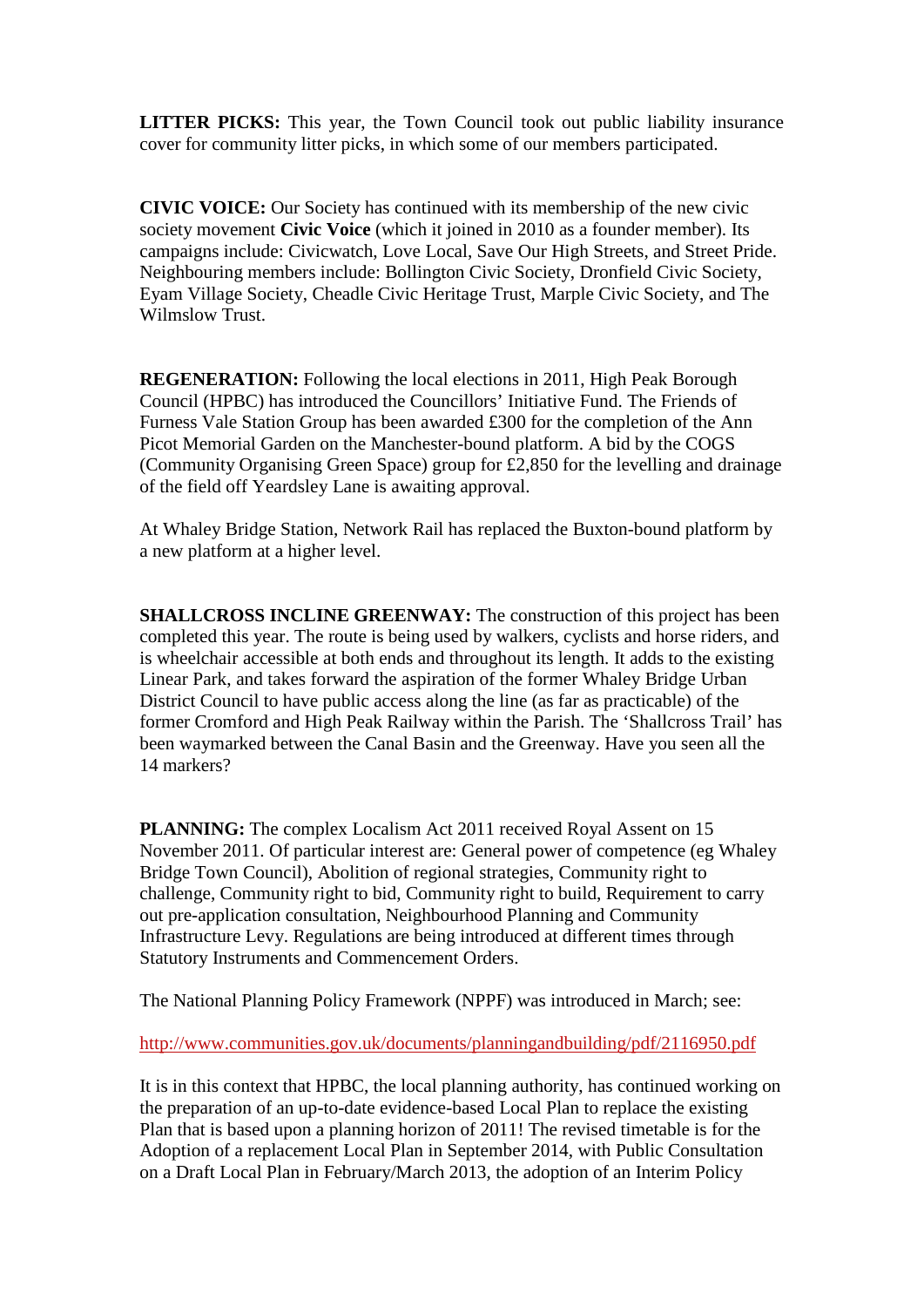Statement in April 2013, and an Examination in Public in May 2014. The procurement of affordable housing to meet local needs will be an important issue.

**LOCAL NATURE RESERVES (LNRs):** The Brookfield Pond (formerly known as CPA Pond) was designated in 2007 and is one of the 45 LNRs in Derbyshire. A Section 106 agreement between the local planning authority and the developer of the housing in the Hockerley New Road area provided for the transfer of land to be maintained in perpetuity by HPBC. This transfer, together with a sum of £10,000, took place during 2011. It is hoped that this land (to the north of the Jodrell Road Children's Recreation Ground) will in time become a protected Local Nature Reserve. The Society has made this recommendation in its response to the High Peak Local Plan Options Consultation. HPBC Officers have been asked to invite Derbyshire Wildlife Trust to a site meeting.

**BRIDGE 42:** Some 29 buildings and other structures within the Parish of Whaley Bridge are registered as Grade II Listed Buildings at English Heritage's website: <http://list.english-heritage.org.uk/results.aspx?index=26> and one, the Canal Warehouse, as Grade II\*. Of particular interest at this time is Network Rail's railway bridge (aka 'Bridge 42') on Buxton Road, near Forge Road. It was constructed circa 1863 in readiness for the extension of the railway line from Whaley Bridge Station to Buxton on 16<sup>th</sup> June in that year. Its citation reads '*Quarry faced grindstone abutments with dressed stone caps. Double track bed carried on four cast iron arched ribs cast in two parts and joined in the centre. The spandrels each have five rectangular headed openings diminishing towards the centre. Cornice and solid parapet above, also iron*.'

(Reference: [http://list.english-heritage.org.uk/resultsingle.aspx?uid=1119771\)](http://list.english-heritage.org.uk/resultsingle.aspx?uid=1119771)

Network Rail had been refused Listed Building Consent by the Local Planning Authority (HPBC) for work that would strengthen the railway bridge. Network Rail's intention is that the restriction of a 10mph speed limit across the bridge for goods trains be removed. Planning permission is not needed – but Listed Building Consent, for this Grade 2 Listed Building, is.

Last year, an appeal by Network Rail (using the 'Written representations' route) was abandoned by the Inspector. This year, the appeal resumed (using the 'Public Inquiry' route). It was confirmed that in the event of remote monitoring revealing that a trigger point had been reached the likely outcome would be temporary closure of the line and of the road to enable evaluation and possible propping.

As the loss of a listed structure should be exceptional, there must be a clear balance in favour of public benefits against the harm caused to heritage significance. In this instance, the Inspector found that the case has not been made either on grounds of safety or of other public benefits to justify immediate replacement of the bridge. He upheld the decision reached by HPBC, and dismissed the appeal.

**PUBLIC RIGHTS OF WAYS (PROWs):** The Society continues to make representations to Derbyshire County Council (DCC) about matters as they are